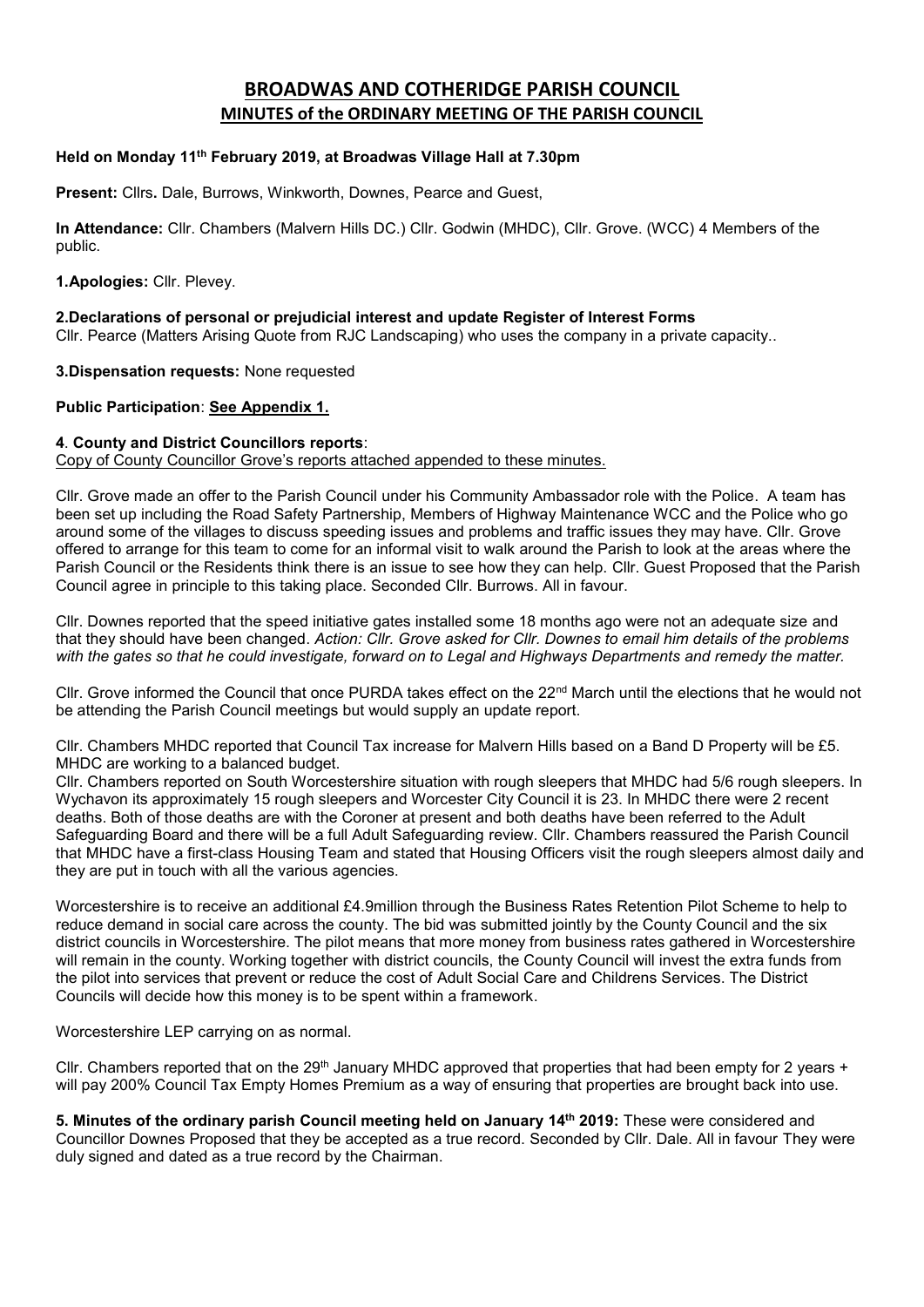### **6.Matters Arising**: -

The Parish Council asked the Clerk to write to the Parishioner on Berryfields informing them that the Parish Council could not provide a grit bin as this was not the policy of the Parish Council. The Clerk would further advise that Berryfields Residents could, if they wish, group together to purchase their own and that assistance could be given as to where this could be purchased from. Actioned on 17<sup>th</sup> Jan 19 –Cllr. Grove offered funding from his Divisional Fund to cover the cost of the grit bin. *Action: Clerk to write to Cllr. Grove accepting his offer of grant funding from the Divisional Fund and write to the resident of Berryfieds to deliver the outcome.*

### **Berryfields Playing Fields S106.**

Clerk contacted ROSPA to re-arrange annual play equipment inspection and organise Post Installation Inspection when play equipment is fitted. Actioned on 18/1/19

Playing Field access to water on site for contractors. Cllr. Dale investigated and water access point located

Lower Teme and Martley FC requested that whilst the football pitch was out of commission that the pitch be rolled. The Clerk contacted RJC Landscaping for a quote to roll the pich after the works have been completed. RJC also provided a quote for the on-going maintenance of Berryfields Quote received 3rd Feb for discussion*. Action: Clerk asked to contact Simon Skeys for a further quote.*

### **Safeguarding in the Community.**

Cllrs Wentworth and Burrows would liaise to discuss how the Village Hall Management Committee would be part of the policy and agree this. Cllr. Burrows reported that they were waiting for the Village Hall Management Committee to finalise a plan and they would then report back to the Parish Council. Cllr Burrows will then produce a second draft incorporating the outcome, for the final approval and formal adoption by the Parish Council.

## **Land Registry for Broad Green Common Land, Berryfields land and Sports Field and Broadwas Village Hall:.**

Cllr. Godwin spoke of the procedure to follow to get land registered with the Land Registry. Cllr. Godwin felt it would be of benefit for the Parish Council to pursue this avenue. Cllr. Winkworth and Cllr. Burrows offered to work as a subgroup to look into this with support in a professional capacity from Cllr. Godwin. Covered under item 13 on the agenda.

**2019/20 Budget Precept:** The Clerk notified MHDC that the 2019/20 Precept request be set at £20,000.

**Planning Application No 18/00184 (plus 16/00335 & 16/00353):** Little Lightwood Farm Cotheridge. Councillor Pearce prepared a response which was circulated and submitted to MHDC planning by the Parish Clerk.

### **7. Correspondence:**

Email 29/1/19 from MHDC - Great British Spring Clean 2019. Councillors felt that the A44 did not lend itself to a community litter pick due to speeding issues. Correspondence noted.

### **8**. **Planning. – Report from Cllr. Pearce**

**18/01282:** Upper Howsen Farm Cotheridge – Proposed demolition of existing farm buildings and use of site for 8 caravans/log cabins. Response submitted on behalf of the Parish Council raising no objections subject to appropriate conditions regarding road access, landscaping, drainage etc and on assumption that the application is for log cabins and not caravans. County Highways have now confirmed that they have no objections taking into account revised access plan.

**18/00184 (plus 16/00335 & 16/00353):** Little Lightwood Farm Cotheridge – Three outstanding planning applications. Informal opinion received from Stuart Castle (MHDC Planning officer) regarding merits of the applications. The Parish Council's views have subsequently been reiterated to our District Councillors for them to consider when deciding whether the applications can be delegated to officers for decision or brought to the Planning Committee. No further news.

**Appeal against Enforcement Action:** Elgar Coaches site, Lower Lightwood Farm Cotheridge – Various breaches including extension to building and use of former landscaped area for vehicle parking. Inspector's decision received. Enforcement action upheld in part.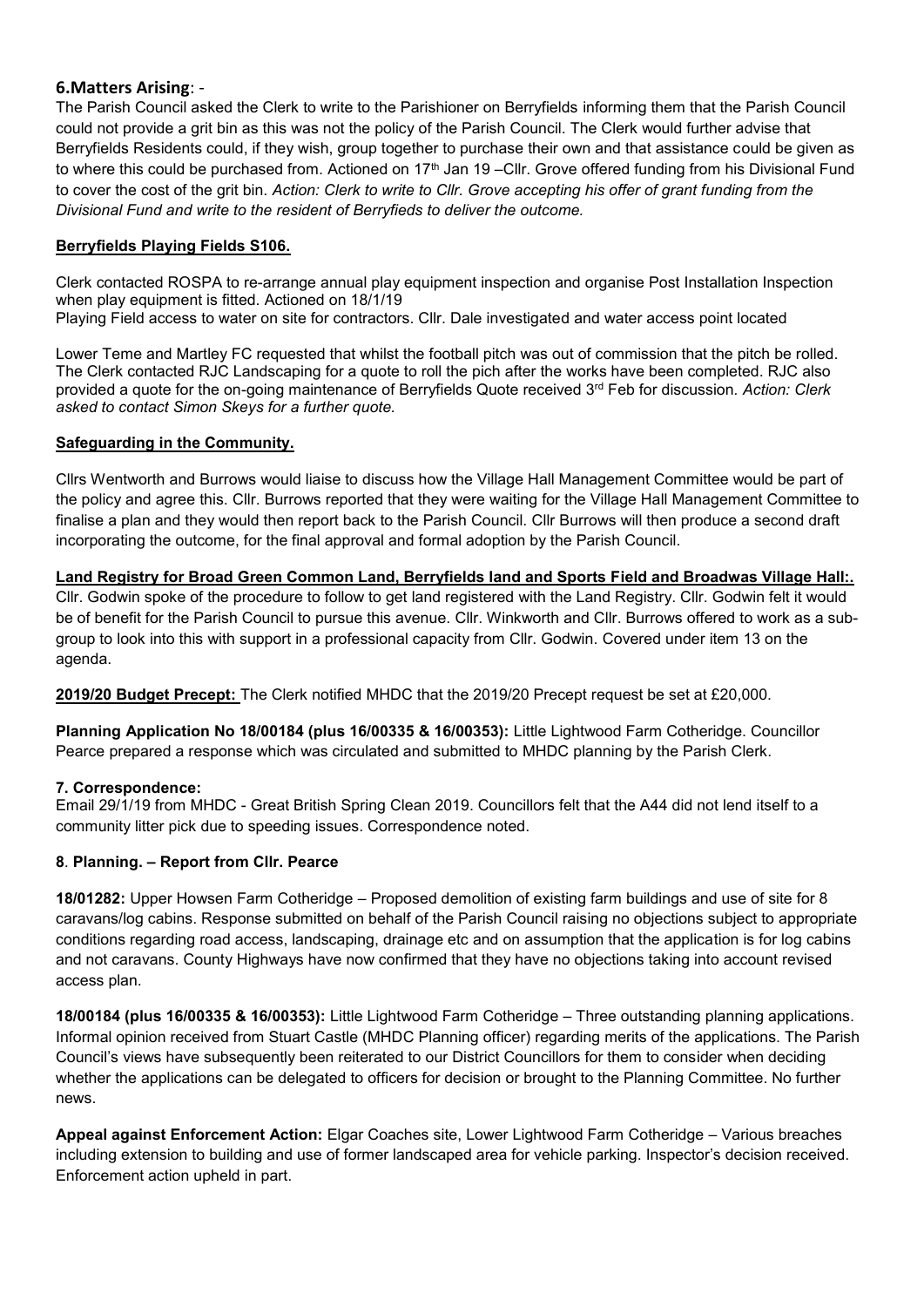**18/00223:** Ivy Barn, Broadwas – Proposed installation of Velux Roof Light in Listed Building. Appeal submitted against refusal by MHDC. No further news.

**18/01772:** Dingle End Cotheridge – Proposed First Floor home office above existing double garage. "No comments" response submitted on behalf of the Parish Council. Approval given by MHDC.

**19/00097:** Hillside Broadwas – Non-material amendments to design of new dwelling to replace existing mobile home. Not subject to consultation with the Parish Council but appear to be non-controversial. Approved by MHDC.

**18/01798:** Zourka Church Lane Broadwas – Demolition of existing bungalow and erection of five two-storey dwellings. A separate report was circulated prior to the meeting and discussed at the meeting with Cllr. Chambers of MHDC. *Action: Cllr. Pearce to email Cllr. Chambers details of information that the Parish Council needs to help support the comments to the planning application. Cllr. Chambers to action this. Cllr. Pearce to prepare a draft email for the Clerk to send to the Planning Officer to ask for an extension to the consultation date. Cllr. Downes Proposed that the Parish Council objects to this application on the lines of previous applications. Cllr. Guest Seconded. All in favour. Clerk to respond to the planning consultation once all the information has been received.*

**9. New Website:** Cllr. Dale reported that to date the website was going well. Over 1160 hits with 528+ first time visitors to the site.

**10. A. Village Hall Extension update:** Cllr. Winkworth updated the Parish Council that he had now received two quotes. A third quote is still awaited.

 **B. Village Hall Wifi-** Cllr. Dale reported that a grant was available to install Wifi in the village hall including the pole required. This is for installation only and not on-going running costs. Cllr. Guest Proposed that we apply for the grant to install this and pay the running costs for a year to see how it takes off. Cllr. Burrows Seconded that. All in favour. Cllr. Guest and Cllr. Burrows to form a sub-group to take this forward.

**11. NDP Update: NDP Update**: Cllr. Guest reported that 43 items/hoops to jump through initially. 38 have now been completed. The 39 item is about o be started on the 15<sup>th</sup> February. We have the "Regulation 16" six-week consultation which runs from the 15<sup>th</sup> February to 29<sup>th</sup> March. The steps after that are that we have to get an independent examination which again will run for 6 weeks. Any modifications resulting from the examination will have to be changed and then we will have a referendum which will be round about the end of June. If all goes to plan by the 1<sup>st</sup> August 2019 we will have a final plan. Cllr. Dale thanked Cllr. Guest for leading the team over the past two years. Cllr. Pearce reported that to date £3,678.00 has been spent on the Neighbourhood Plan leaving a net amount of £431 in the budget to finish off the plan.

**12. S106 update: Funding for new track and equipment for Berryfields Playing Field:** Cllr. Plevey reported that all is going well with the track and we are just waiting for the top surface to be laid which hopefully will be this week depending on the weather. Cllr. Plevey will go down and have a look on Wednesday to see how it is progressing and then speak to Playquest who are dealing with the play area to ascertain when they can start. Cllr. Plevey requested a meeting at Berryfields either Wednesday morning 10ish, the weekend or Monday morning to have a look to see where we want the exercise equipment to be situated? *Action: Cllr. Dale to arrange this with Cllr. Plevey.*

### **13. Safeguarding in the Community:**

Cllr Burrows has liaised with Cllr Winkworth and once the Village Hall Management Committee has concluded its contribution the final policy will be presented to the council.

### **14. Land Registry for Broad Green Common Land, Berryfields land and Sports Field and Broadwas Village Hall:**

Cllr. Winkworth and Cllr. Godwin discussed the process of applying to the Land Registry in detail. Cllr. Dale Proposed that the Parish Council moves forward with Berryfields in the first instance. Depending on how complex an undertaking this is, if too complex then the Parish Council to appoint a Solicitor to take on the rest. *Action: Cllr. Winkworth to look into which Solicitors may be suitable.*

### **15. Update Reports:**

a) **Treasurer's Report:** copy circulated to Councillors.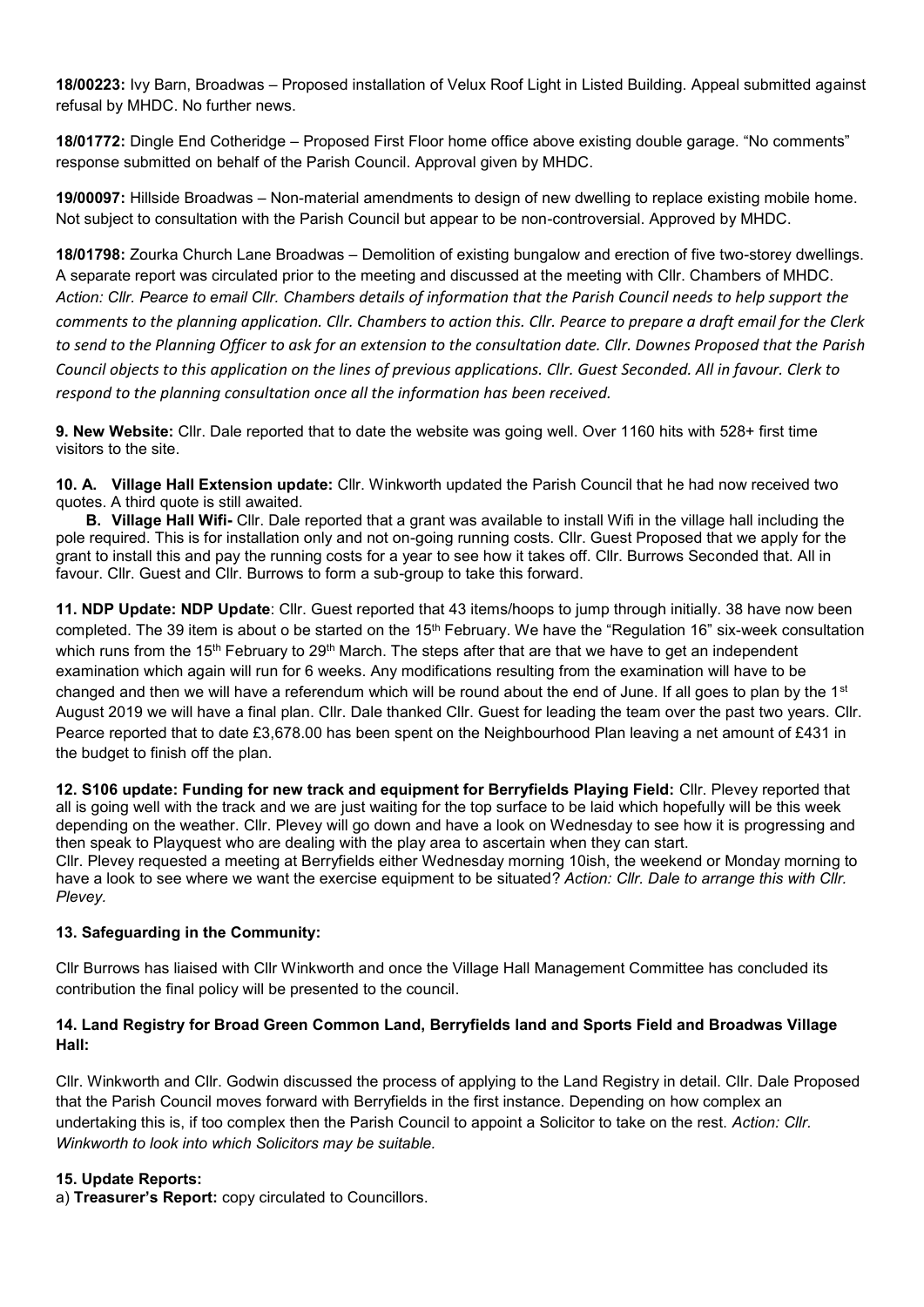**a) A Bank Reconciliation** to the 11/2/19 was circulated and approved at the meeting.

b) **Clerk's report**: copy circulated and attached to these minutes.

c) **PLO report** copy circulated and attached to these minutes. *Action: Clerk to write to the PLO noting his reports on dog waste but mentioning that MHDC do empty litter bins which contain dog waste.*

### **16. Councillors' Reports and Items for Future Agenda**:

Cllr. Downes presented a report on the Bus Shelters, Notice Boards, Signage and VAS signs to the meeting. Noted. Cllr. Downes further reported that the Lengthsman was now cutting back the Brook Farm footpath. The Lengthsman was also concerned with Temporary Tenants situation near to B.A.A. land . Aggregate was dumped and other materials near to B.A.A. MHDC have been contacted regarding this situation. The Lengthsman is also trimming the Berryfields hedges as requested at previous meetings.

Cllr. Pearce reported a resident had reported that there was a lot of rabbit holes at the bottom of Berryfields. **Noted.**

## **17. Date of next meeting: March 11 th 2019 at Broadwas Village Hall at 7.30pm**

## **Meeting closed at 9.30pm**

Signed Chairman………………………………………………. date…………………………………..

## **APPENDIX 1 - Public Participation.**

A member of the public commented that Cotheridge layby and verges are looking much better having had extensive time spent on them litter-picking.

At the back of Brook House there has been installed low level green fencing.

It was reported that over a ton of soil had been removed from the back of Brook Farm.

Cllr. Winkworth raised a large tree on the side of the A44 at Cotheridge that had been chopped down leaving a 5ft high stump in situ could be a potential danger to traffic. Action: Cllr. Dale to speak to the owner of the tree to see whether this could be removed.

## **4. Cllr. Grove – WCC Report.**

**BUDGET.** At Cabinet last Thursday, the draft budget was approved, and will now go to be considered by the full Council on Thursday week, the 14<sup>th</sup> February. .

Less money is being removed from the allocation for libraries, so revisions can be made without anyone seriously worrying about closures. .

Secondly, charges for parking at Worcester Woods have been dropped. Thirdly, the cuts in the budget for the Archive service have been reduced, so that it is more certain to retain its accreditation as a suitable deposit for archive material.

All three of these areas were subject of fierce lobbying, and it is perfectly reasonable to say that this lobbying had an effect.

Council tax is scheduled to go up by 3.94%, near the maximum permitted without a referendum, but including 1% ring fenced for Adult Social Care.

Council Leader, Councillor Simon Geraghty and Chief Excutive held a staff briefing last week, they reported on the projected overspend for this financial year which now stands at £3m. reduced from £17.9m which we reported in September. We continue to work to further reduce this before the end of the financial year.

The Leader talked through the proposed budget for next year which includes a series of capital investments to tackle congestion, improve town centres and to upgrade railway stations across the county.

He also gave an update on the work to redesign the Council. We are currently drawing up a detailed programme plan. The redesign is going to include a full review of our approach to a number of areas including: performance

management and appraisals; values; expectations and behaviours. Staff workstreams have now been established to make sure that input from staff continues throughout this process. .

**ROADS/GRITTING.** The winter weather has reminded us all of the need for care in tricky conditions.

Saying that our gritting teams were on high alert last week as significant snowfall was forecast for the West Midlands. Ultimately, we did not see more than a centimetre in places, mainly across south Worcestershire, however our teams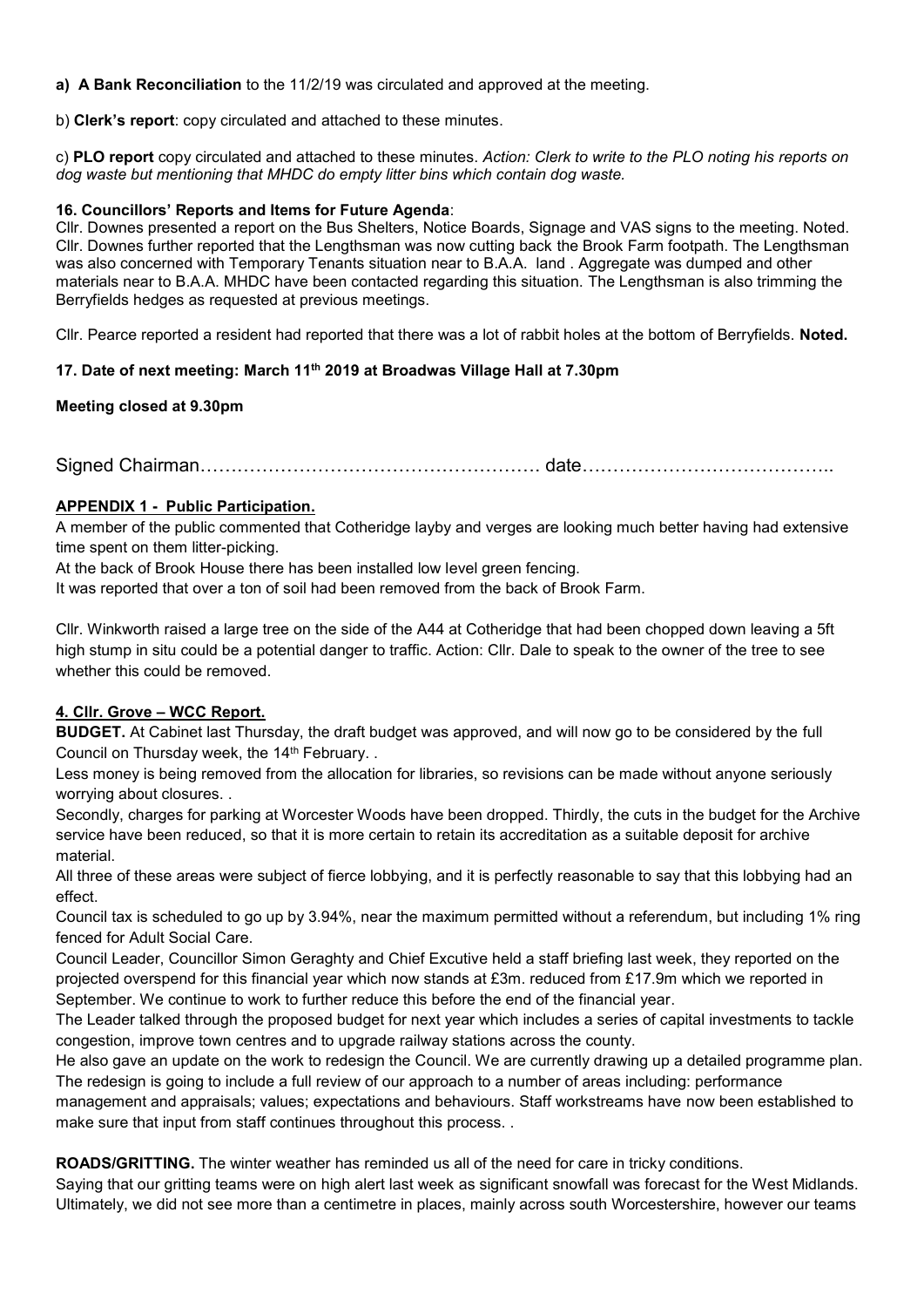remain vigilant in monitoring the local forecasts and preparing for winter weather. Our fleet of 32 gritters based in our 6 depots across the county will continue to spread salt as necessary.

**NEW BUSINESS.** A leading manufacturer and supplier of products for the healthcare sector is starting 2019 on a high note after taking delivery of its new £13m headquarters at Worcester Six. **Kimal PLC** is planning to move to the 140,000sq ft. unit in February after Stoford Developments delivered the design-and-build and completed practical completion on time and budget. The handover means the company will now begin to move 77 staff from their Droitwich into the new unit and will also retain two other centres in Bromsgrove and Uxbridge, where a further 250 staff are located. In 2018, Stoford Developments announced that **Siemens**, **Spire Healthcare** and **Kohler Mira** would all be taking facilities at Worcester Six. Once fully developed, Worcester Six will provide 1.5 million sg ft. of accommodation.

**SOUTHERN LINK.** Preparation works will begin on Temeside Way, between the Ketch and Powick Roundabouts, at the start of February, ahead of the main works starting on the final phase of the Southern Link Road scheme. The start of this last phase of works is planned for early spring and includes a new river bridge and a viaduct and causeway stretching over 1.5km. In early February, the County Council's contractor is to begin constructing a security fence on the southern side of Temeside Way between the Carrington Bridge and Powick Roundabout. Temporary traffic lights will need to be in place for a lane closure whilst the fence is being installed. At the same time as the fence installation, vegetation from the southern side of the road (on the left as you drive towards the Powick Roundabout from the Ketch) will be removed as the new two-lane road will be built on this side. This removal of vegetation is in line with the planning permission for this phase of work and needs to be completed before the birdnesting season. To enable the lane closure over a short distance of road, temporary traffic lights will be in operation overnight from 9pm to 5am the following morning, starting on the evening of February  $5<sup>th</sup>$ , for up to three weeks. Overnight closures during the first week will be on Tuesday 5th, Wednesday 6th and Thursday 7th February. During the following weeks the works will continue nightly, starting at 9pm, on Sunday, Monday, Tuesday, Wednesday and Thursday nights.

**CHILDREN AND FAMILIES.** Two years on from an Ofsted report that found that Children's Services in Worcestershire were inadequate, inspectors have completed their final monitoring visit and report that progress has been made. Earlier this month inspectors reviewed the Council's arrangements for the protection of children and young people who are vulnerable to child sexual exploitation and who go missing from home or from care. The report highlights a social media application which is now being used in Worcestershire to improve communication with children and young people. Under direction from the Department for Education, a wholly owned council company, **Worcestershire Children First**, is currently being developed to deliver Children's Social Care Services. The company is due to be launched in October.

**ADULT SOCIAL SERVICES.** The Business Plan for Adult Services has been launched. The plan sets out how adult social care in Worcestershire is to be transformed over the next 3 years.The plan sets out the essential role adult social care has to play in helping people to stay healthy and supported to live in their local community with choice and control; providing information and services to help prevent and postpone the need for care and support, and educate people about the choices they may have if they do need care; ensuring social care is responsive to residents' needs and is seamless between different parts of the system; buying and providing services that are safe and ensuring people are satisfied with the quality of their care and support. The plan is available online at:<https://bit.ly/2Bh0yLq>

## **15A. Treasurer's Report.**

| . .p<br>.    |                           |              |                  |  |
|--------------|---------------------------|--------------|------------------|--|
| Payee        | <b>Description</b>        | <b>TOTAL</b> | <b>Payment</b>   |  |
|              |                           |              |                  |  |
|              | Tax Deductions to Feb     |              |                  |  |
| <b>HMRC</b>  | 5th                       | 76.00        | <b>BACS</b>      |  |
|              |                           |              |                  |  |
| Carole Hirst | Clerk Salary to Feb 5th   | 303.71       | <b>BACS</b>      |  |
|              | Expenses from Jan 14th to |              |                  |  |
| Carole Hirst | Feb 11th                  | 41.60        | <b>BACS</b>      |  |
|              | Briefing on planning app  | £            |                  |  |
| P. Yates     | Zourka                    | 100.00       | <b>BACS</b> paid |  |

### **Feb 11th 2019 Payments List**